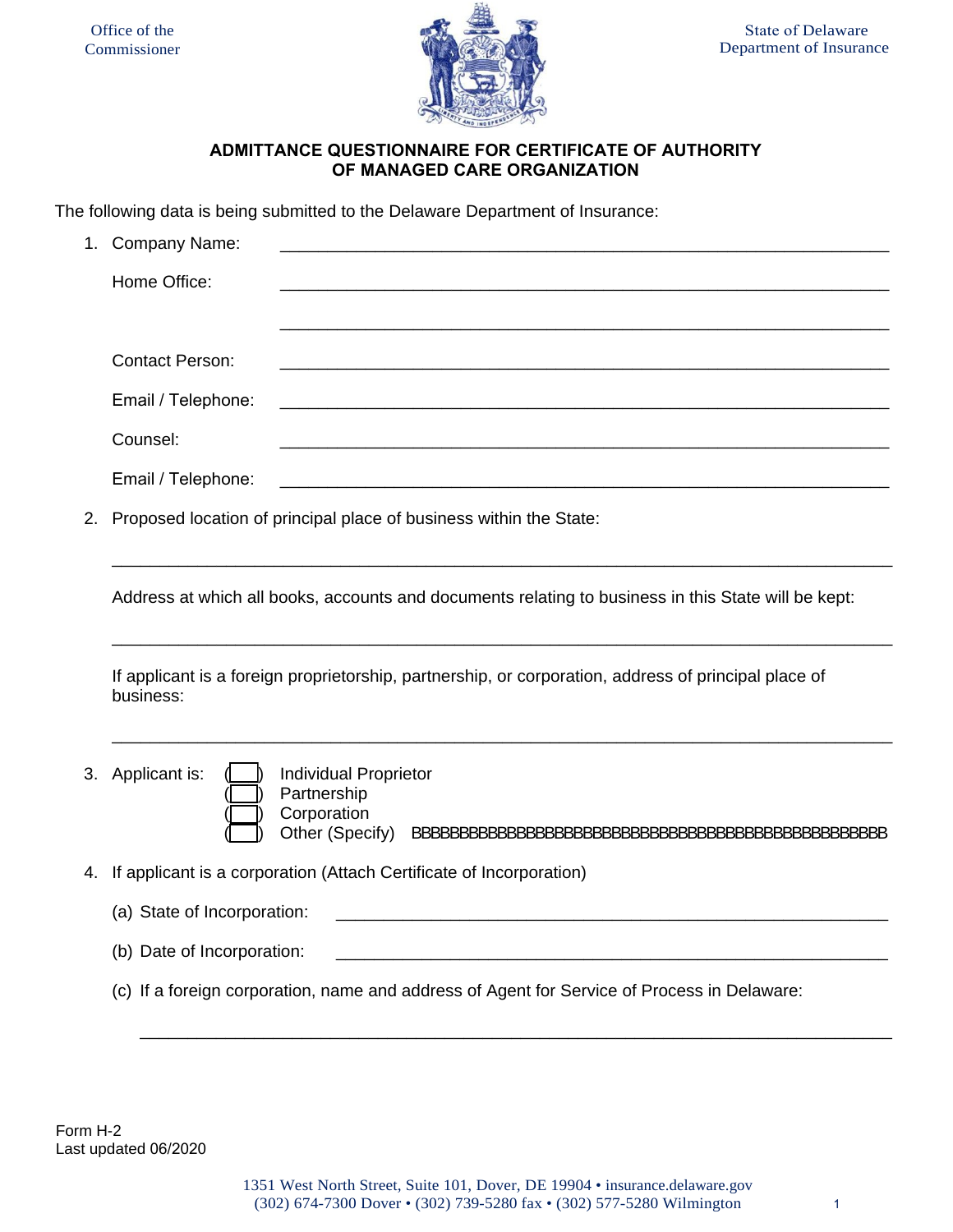| 5. If applicant has engaged previously in the same or a similar business; provide details, including |  |
|------------------------------------------------------------------------------------------------------|--|
| name(s), address(es), and date(s) first commenced:                                                   |  |

\_\_\_\_\_\_\_\_\_\_\_\_\_\_\_\_\_\_\_\_\_\_\_\_\_\_\_\_\_\_\_\_\_\_\_\_\_\_\_\_\_\_\_\_\_\_\_\_\_\_\_\_\_\_\_\_\_\_\_\_\_\_\_\_\_\_\_\_\_\_\_\_\_\_\_\_\_\_\_\_\_\_

| 6. | excising control of an insurer.                                                                                                                                      | is otherwise affiliated or associated with any insurer, or any person, firm or corporation having to                                                                                                                                                  |              |  | State whether applicant is, directly or indirectly, under common ownership, control, or management or |  |
|----|----------------------------------------------------------------------------------------------------------------------------------------------------------------------|-------------------------------------------------------------------------------------------------------------------------------------------------------------------------------------------------------------------------------------------------------|--------------|--|-------------------------------------------------------------------------------------------------------|--|
|    | Yes, supply complete details                                                                                                                                         |                                                                                                                                                                                                                                                       | <b>No</b>    |  |                                                                                                       |  |
| 7. | If applicant is a partnership:                                                                                                                                       |                                                                                                                                                                                                                                                       |              |  |                                                                                                       |  |
|    |                                                                                                                                                                      | (a) State whether general partnership or limited partnership:                                                                                                                                                                                         |              |  |                                                                                                       |  |
|    |                                                                                                                                                                      |                                                                                                                                                                                                                                                       |              |  |                                                                                                       |  |
|    |                                                                                                                                                                      | (b) Give names and addresses of all partners specifically identifying limited partner, if any:                                                                                                                                                        |              |  |                                                                                                       |  |
|    |                                                                                                                                                                      |                                                                                                                                                                                                                                                       |              |  |                                                                                                       |  |
|    |                                                                                                                                                                      |                                                                                                                                                                                                                                                       |              |  |                                                                                                       |  |
|    |                                                                                                                                                                      |                                                                                                                                                                                                                                                       |              |  |                                                                                                       |  |
|    |                                                                                                                                                                      |                                                                                                                                                                                                                                                       |              |  |                                                                                                       |  |
|    |                                                                                                                                                                      |                                                                                                                                                                                                                                                       |              |  |                                                                                                       |  |
| 8. | If applicant is a corporation, trust, other entity, other than a partnership, of which ownership is<br>manifested by shares, identify each type of shares and state: |                                                                                                                                                                                                                                                       |              |  |                                                                                                       |  |
|    | (a) Number of shares authorized:                                                                                                                                     |                                                                                                                                                                                                                                                       |              |  |                                                                                                       |  |
|    | (b) Number of shares outstanding:                                                                                                                                    |                                                                                                                                                                                                                                                       |              |  |                                                                                                       |  |
|    | (c) Par Value:                                                                                                                                                       |                                                                                                                                                                                                                                                       |              |  |                                                                                                       |  |
|    |                                                                                                                                                                      | (d) Give name, residence address, title and number and percent of shares directly or beneficially<br>owned by every officer(s) and director(s) and every person, firm or corporation owning or<br>controlling 10% or more of the shares of each type: |              |  |                                                                                                       |  |
|    | <b>Name</b>                                                                                                                                                          | <b>Residence Address</b>                                                                                                                                                                                                                              | <b>Title</b> |  | <b>Number of Shares (%)</b>                                                                           |  |
|    |                                                                                                                                                                      |                                                                                                                                                                                                                                                       |              |  |                                                                                                       |  |

Form H-2 Last updated 6/2020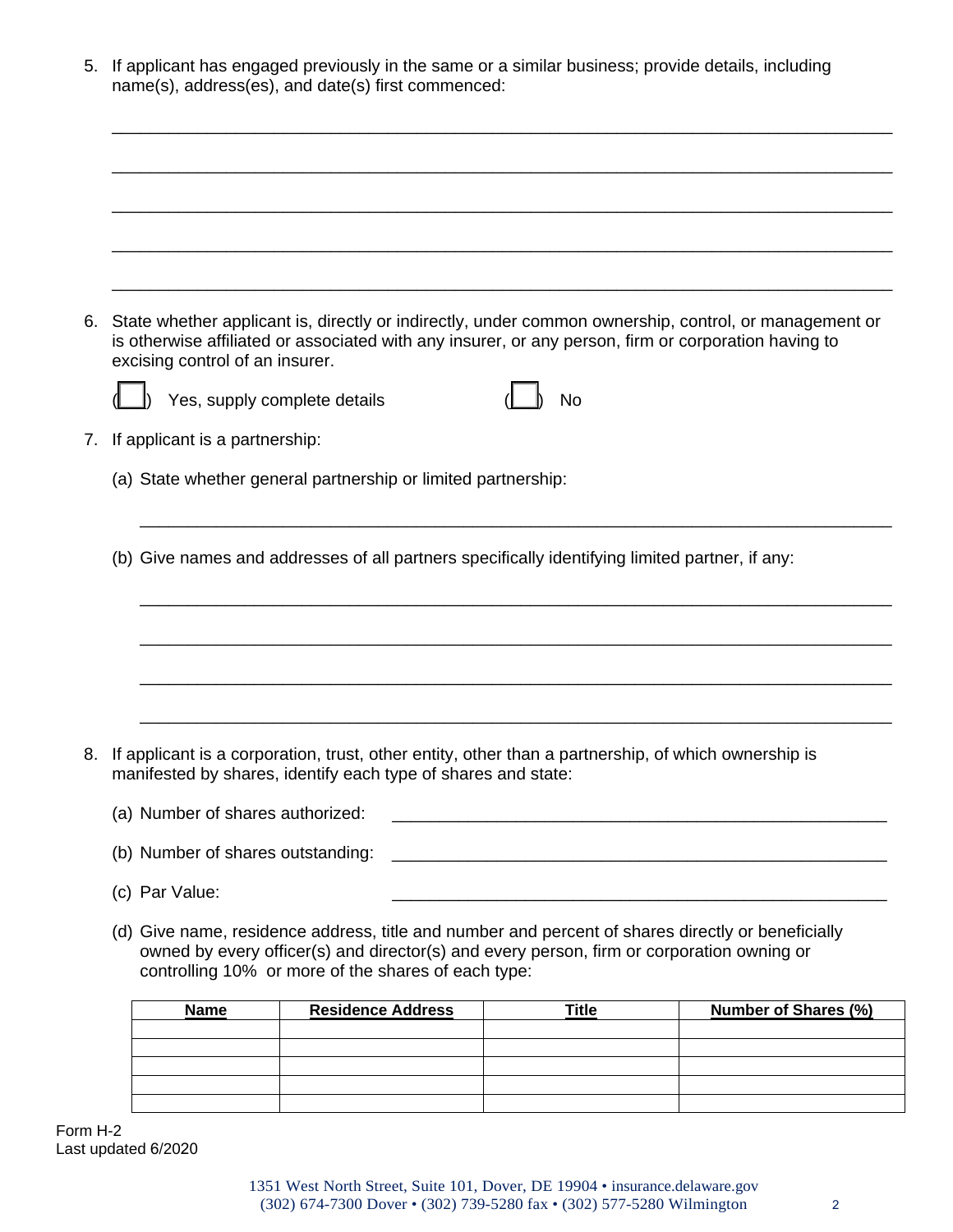- 9. Attach current, certified financial statement, which is as of the following date:
- 10. If applicant, or subsidiary, affiliated, or associated health maintenance organization, has more than one place of business, give the name and address of each:

\_\_\_\_\_\_\_\_\_\_\_\_\_\_\_\_\_\_\_\_\_\_\_\_\_\_\_\_\_\_\_\_\_\_\_\_\_\_\_\_\_\_\_\_\_\_\_\_\_\_\_\_\_\_\_\_\_\_\_\_\_\_\_\_\_\_\_\_\_\_\_\_\_\_\_\_\_\_\_\_\_\_

\_\_\_\_\_\_\_\_\_\_\_\_\_\_\_\_\_\_\_\_\_\_\_\_\_\_\_\_\_\_\_\_\_\_\_\_\_\_\_\_\_\_\_\_\_\_\_\_\_\_\_\_\_\_\_\_\_\_\_\_\_\_\_\_\_\_\_\_\_\_\_\_\_\_\_\_\_\_\_\_\_\_

\_\_\_\_\_\_\_\_\_\_\_\_\_\_\_\_\_\_\_\_\_\_\_\_\_\_\_\_\_\_\_\_\_\_\_\_\_\_\_\_\_\_\_\_\_\_\_\_\_\_\_\_\_\_\_\_\_\_\_\_\_\_\_\_\_\_\_\_\_\_\_\_\_\_\_\_\_\_\_\_\_\_

\_\_\_\_\_\_\_\_\_\_\_\_\_\_\_\_\_\_\_\_\_\_\_\_\_\_\_\_\_\_\_\_\_\_\_\_\_\_\_\_\_\_\_\_\_\_\_\_\_\_\_\_\_\_\_\_\_\_\_\_\_\_\_\_\_\_\_\_\_\_\_\_\_\_\_\_\_\_\_\_\_\_

\_\_\_\_\_\_\_\_\_\_\_\_\_\_\_\_\_\_\_\_\_\_\_\_\_\_\_\_\_\_\_\_\_\_\_\_\_\_\_\_\_\_\_\_\_\_\_\_\_\_\_\_\_\_\_\_\_\_\_\_\_\_\_\_\_\_\_\_\_\_\_\_\_\_\_\_\_\_\_\_\_\_

\_\_\_\_\_\_\_\_\_\_\_\_\_\_\_\_\_\_\_\_\_\_\_\_\_\_\_\_\_\_\_\_\_\_\_\_\_\_\_\_\_\_\_\_\_\_\_\_\_\_\_\_\_\_\_\_\_\_\_\_\_\_\_\_\_\_\_\_\_\_\_\_\_\_\_\_\_\_\_\_\_\_

\_\_\_\_\_\_\_\_\_\_\_\_\_\_\_\_\_\_\_\_\_\_\_\_\_\_\_\_\_\_\_\_\_\_\_\_\_\_\_\_\_\_\_\_\_\_\_\_\_\_\_\_\_\_\_\_\_\_\_\_\_\_\_\_\_\_\_\_\_\_\_\_\_\_\_\_\_\_\_\_\_\_ 11. If the appropriate is "yes" to any of the following questions concerning the applicant, manager, any officer, director, owner or beneficial owner of 10% or more of the shares, complete details must be given, including name, address, disposition of charges, etc.

Have any of the above:

- (a) Applied previously in this State for a license to engage in the business of a managed care organization? ( \_\_) Yes ( \_\_) No
- (b) Received a rejection, revocation or suspension of license under laws of this State governing a managed care organization?  $(| \rangle)$  Yes  $(| \rangle)$  No
- (c) Received a rejection, revocation, suspension under a managed care organization law or regulation, or similar law or regulation in any other State?  $(|\rangle)$  Yes  $(|\rangle)$  No
- (d) Received a revocation or suspension of any licensee, been convicted or entered a plea of guilty or nolo contendere, which is respect to any law or regulation relating to the business of insurance?  $(| \quad \}$  Yes  $(| \quad \}$  No
- (e) Been arrested, indicted, convicted, entered a plea of guilty or nolo contendere with respect to a State or Federal offense in this or any other State? ( $\Box$ ) Yes ( $\Box$ ) No
- (f) Been placed in voluntary or involuntary, bankruptcy, receivership, trusteeship, or conservatorship? (\_\_\_) Yes (\_\_\_) No
- (g) Do any of the above now hold a license to engage in the business of managed care organization, or a similar or related business in any State, District or Territory of the United States? Yes  $(| \_|)$  No